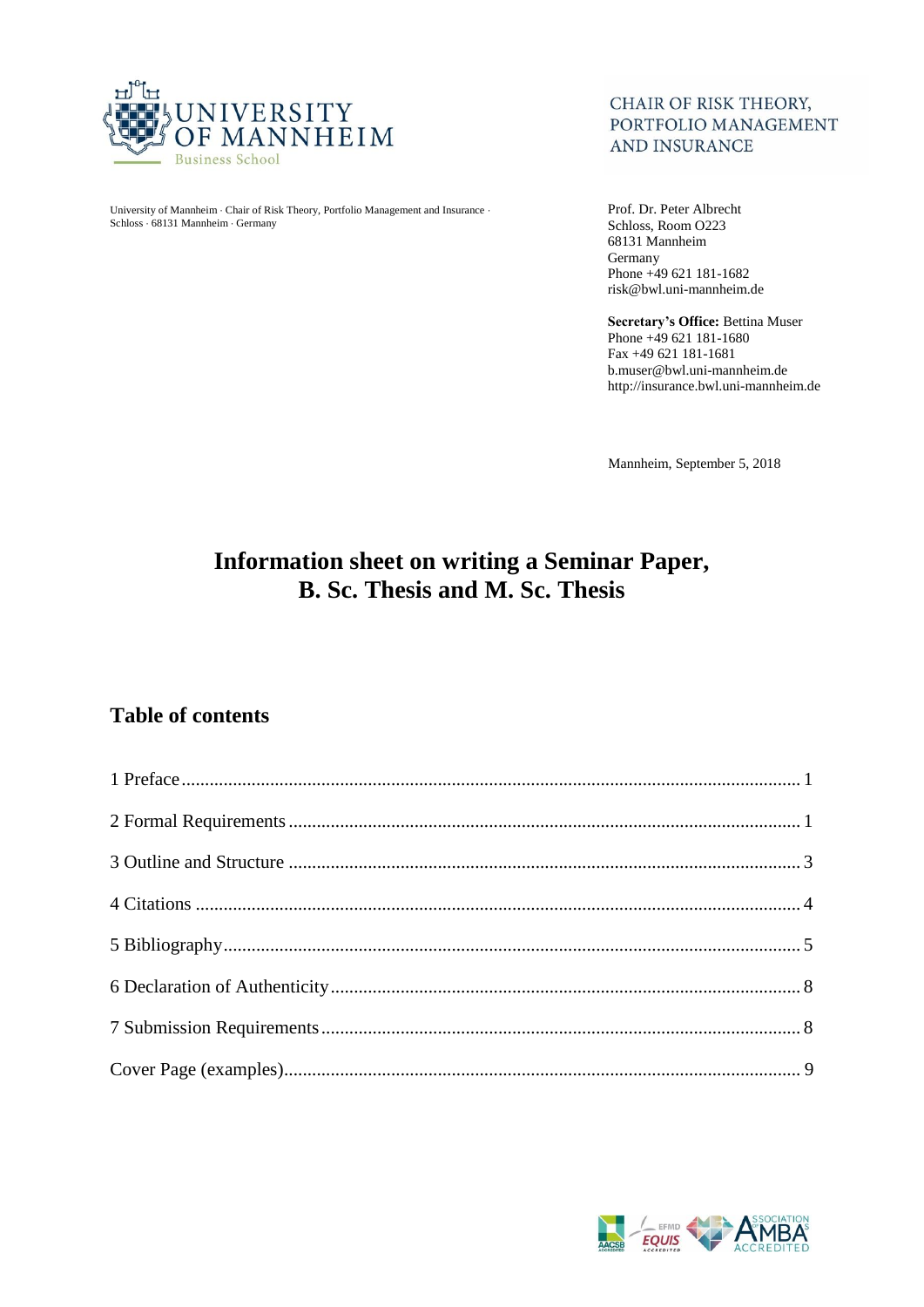# <span id="page-1-0"></span>**1 Preface**

This document provides basic rules and guidelines to prepare a scientific thesis as preferred by the chair. In addition, scientific papers published in the top finance and insurance journals (*The Journal of Finance*, *The Review of Financial Studies*, *The Journal of Financial Economics* and *The Journal of Risk and Insurance*) can serve as helpful examples.

# <span id="page-1-1"></span>**2 Formal Requirements**

When preparing a scientific thesis, the standard rules with respect to spelling, grammar and punctuation apply.

## **Components**

A scientific thesis typically consists of the following components:

- 1. Cover page (Titelblatt)
- 2. Table of contents (Inhaltsverzeichnis)
- 3. List of figures (Abbildungsverzeichnis) [*if applicable*]
- 4. List of tables (Tabellenverzeichnis) [*if applicable*]
- 5. List of abbreviations (Abkürzungsverzeichnis) [*if applicable*]
- 6. Text
- 7. Appendix (Anhang) [*if applicable*]
- 8. Bibliography (Literaturverzeichnis)
- 9. List of sources (Quellenverzeichnis) [*if applicable*]
- 10. Declaration of authenticity (Eidesstattliche Erklärung)

Examples of suitable cover pages can be found at the end of this information sheet. The page following the cover page contains the outline, which is labeled "Table of contents" and does not repeat the title of the thesis. The table of contents first tabulates the "List of figures", the "List of abbreviations" and similar registers. Abbreviations that are listed in common dictionaries (e.g. Duden or Oxford) do not need to be included in the list of abbreviations. All other abbreviations that are used in the text or the bibliography need to be mentioned in the list of abbreviations.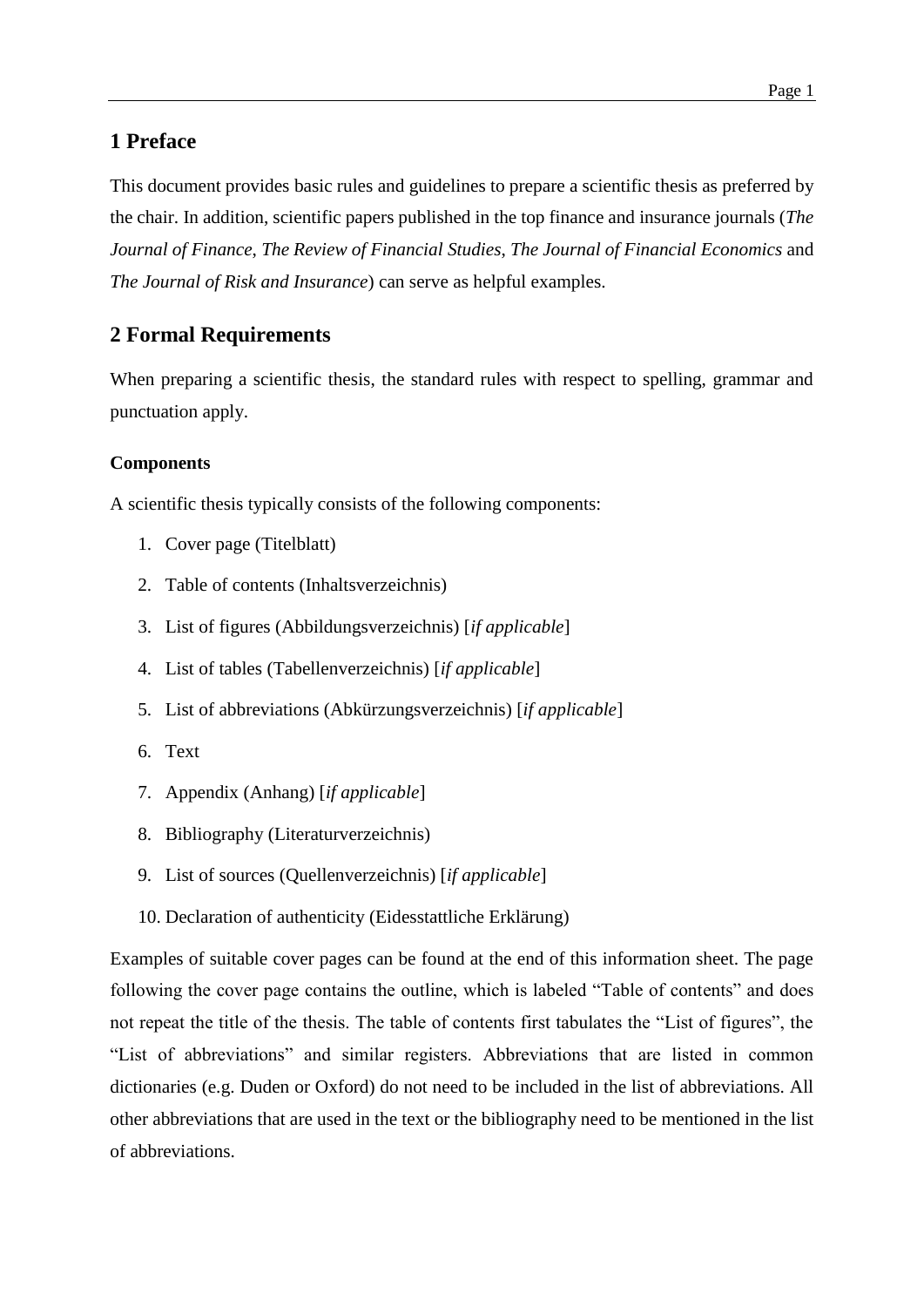The appendix (if applicable) follows the main body of the thesis while the bibliography and the list of sources (if applicable) complete the thesis. The appendix should only include those (additional) information that are not essential for understanding the thesis.

## **Length**

The following size limitations must be met:

- Seminar/Bachelor theses: *20 pages*;
- Master thesis: *50 pages*.

The number of pages refers to the net number of text pages of the main body including figures and tables. Cover page, registers and appendices do not count with respect to the page limit. Deviations from the applicable limit by more than 10% are not acceptable and will negatively affect the evaluation of the thesis.

## **Formatting**

- Line spacing: 1.5 lines, after a paragraph an additional one line gap has to be inserted.
- Margins: left 3 cm; right 2.5 cm, top 2.5 cm, bottom 2 cm.
- Font: Times New Roman, 12 pt.
- Format: Justificaton (flush left *and* right) and hyphenation.
- Table description:Single line spacing, 10 pt., justification and hyphenation
- Footnotes: Single line spacing, 10 pt., justification and hyphenation.

Accentuation is allowed while underlining should not be used.

### **Page Numbers**

Pages prior to the main body of the thesis have to be numbered in consecutive Roman numerals. The main body and the following components (e.g. appendix, bibliography) have to be numbered in consecutive Arabic numerals. Page numbers have to be placed on top of the page and centered relative to the text. The cover page, the table of contents and the first text page *do not* display a page number. The cover page is not counted while the table of contents and the first text page are counted such that there is no page with the number "one" (neither Roman nor Arabic).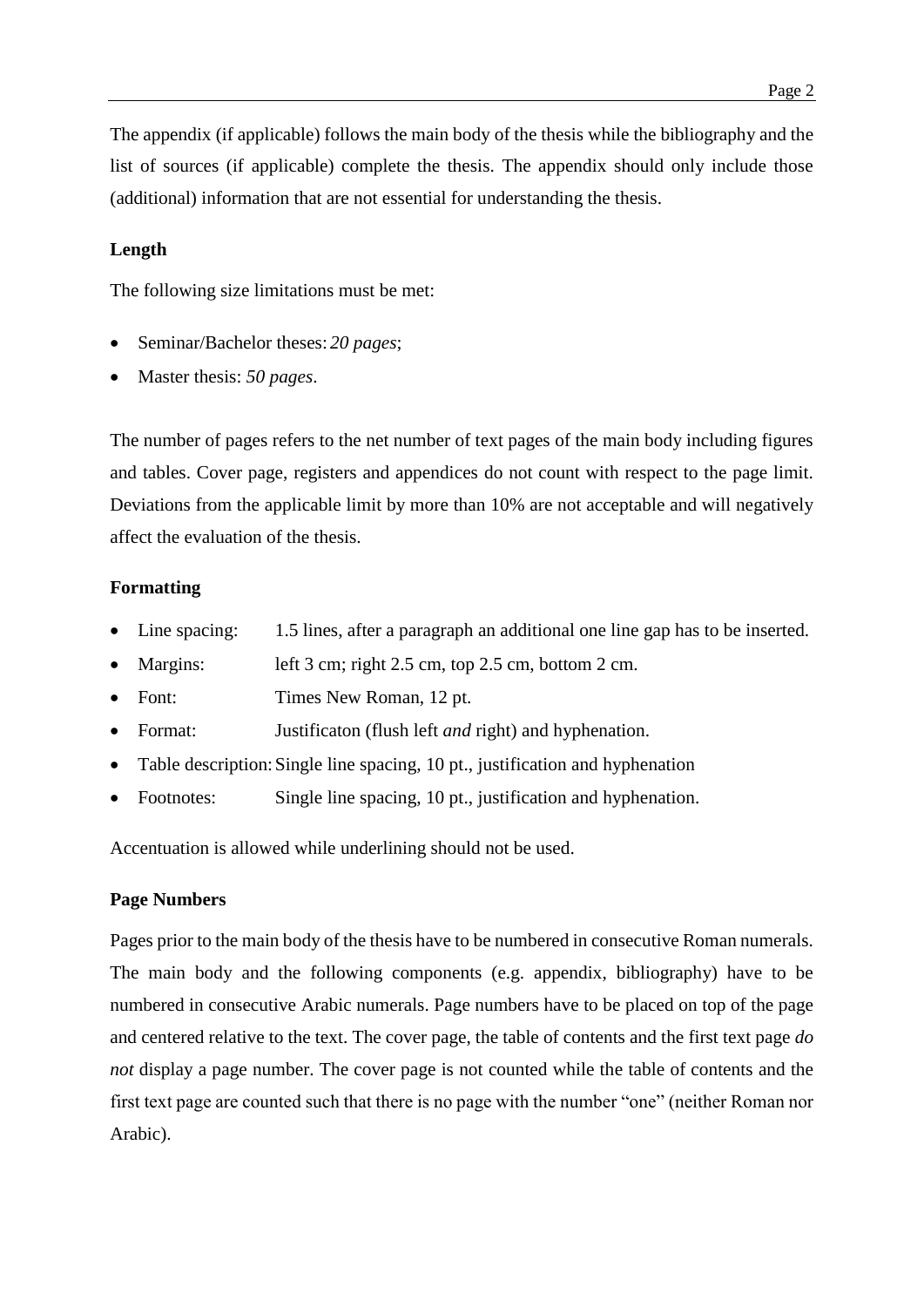### **Mathematical Expressions and Variables**

Mathematical equations should be displayed on a separate line and centered. They should be numbered consecutively on the right hand side of the page with Arabic numerals in parentheses. If the thesis is written using Microsoft Word, mathematical expressions should be inserted via '*Insert > Equation'*. Very short expressions can also be displayed in line with the text (inline equations). Such inline equations and variables should also be inserted using the "Equation" function to ensure a consistent layout (for example: strike price  $X$ , at time  $t$ ). There should be no footnotes directly behind mathematical expressions to avoid misunderstandings. Furthermore, all variables or symbols used in mathematical expressions have to be defined.

#### Example:

"If the loss L is normally distributed with mean  $\mu$  and standard deviation  $\sigma$ , the value-at-risk at the significance level  $\alpha$  is given by

$$
VaR_{\alpha}[L] = \mu + N_{1-\alpha} \sigma,\tag{1}
$$

where  $N_{1-\alpha}$  is the  $(1-\alpha)$ -quantile of a standard normally distributed random variable (see, for example, Albrecht/Huggenberger, 2015, p. 42)."

## <span id="page-3-0"></span>**3 Outline and Structure**

Structuring the content in an appropriate way is often considered as one of the main challenges of a Bachelor, Seminar or Master thesis. The main body of the thesis has to be divided into sections, subsections and, possibly, subsubsections.

## **Formal Structure**

Sections are consecutively numbered in Arabic numerals. Subsections are numbered with two Arabic numerals (separated by a dot), where the first numeral refers to the superordinate section and the second numerals refers to the ordering of the subsections. This system is analogously applied to all hierarchy levels of the thesis, for example:

## 1. Section

1.1 Subsection

- 1.1.1 Subsubsection
- 1.1.2 Next Subsubsection
- 1.2 Next Subsection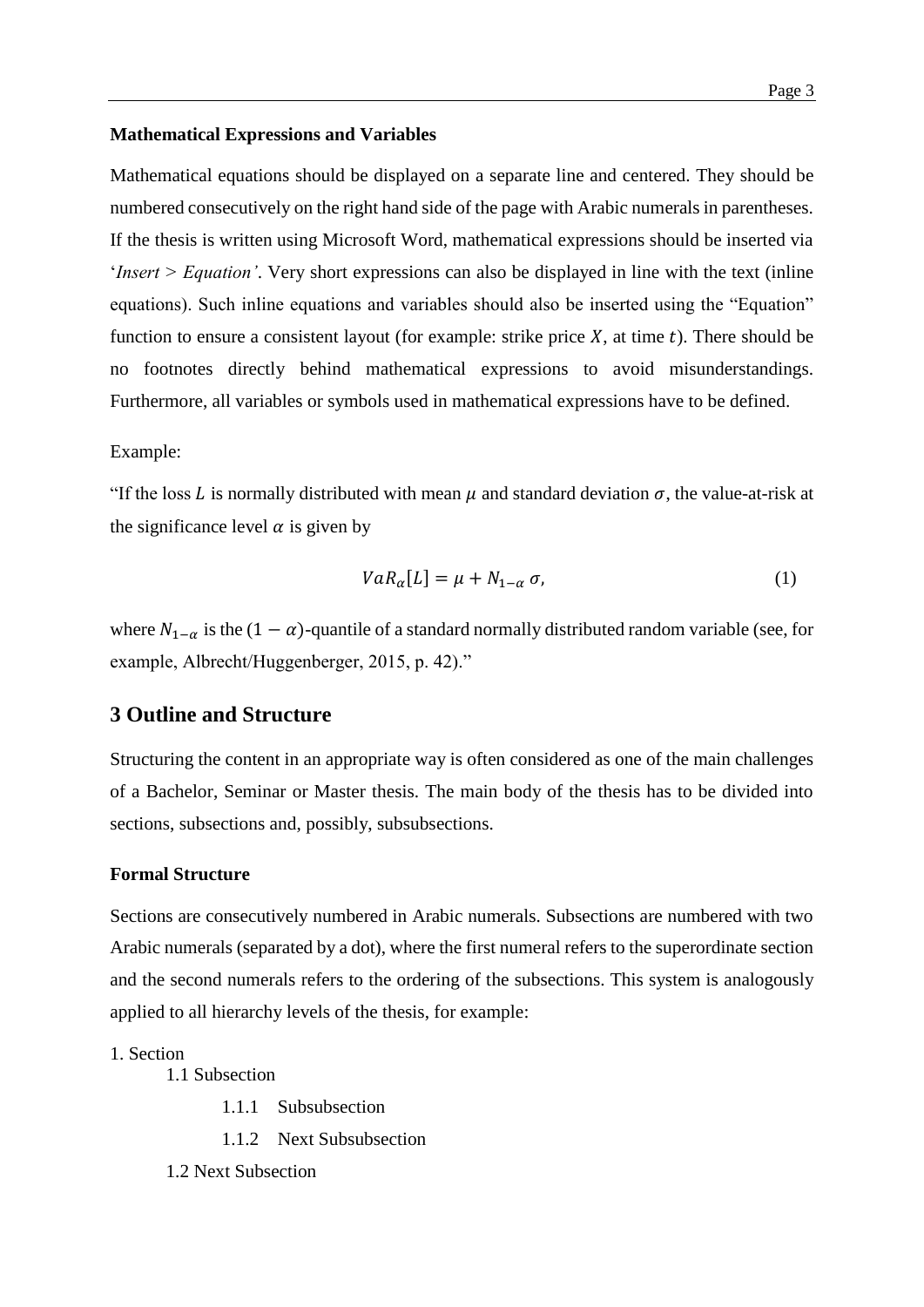In general, the number of hierarchy levels needs to be proportionate to the size and scope of the thesis. Typically, scientific theses do not contain more than four hierarchies (seminar theses not more than three). Each subcategorization must contain at least two different sub-items. For instance, subsection 1.1 must be followed by subsection 1.2. Otherwise, there should be no subcategorization into sub-items.

#### **Logical Structure**

All sections and subsections must have suitable and meaningful headings. Sections on the same hierarchy level should have the same importance in terms of content and size. This does not imply that these items necessarily need to have exactly the same length. For instance, the introduction of a thesis is typically significantly shorter than the main parts of the thesis. However, if for example one of four subsections is of similar length as the other three subsections combined, a different categorization criterion might be necessary.

In addition, the student should make sure that the issue referred to in the title of an item is sufficiently addressed and explained by its sub-items and that all sub-items are suitable to be assigned under the same common title. Immediately after a common title (e.g. below "1.1. Subsection" in the previous example) there is no text, but it is followed by the title of the first sub-item (e.g. "1.1.1 Subsubsection") and the text corresponding to the sub-item.

## <span id="page-4-0"></span>**4 Citations**

Citations represent a significant component of a scientific thesis. In general (and if possible) the original source should be cited. The reference for the citation can either be provided via *in-text* citations or via *footnotes* (in superscript form), each of which must be applied exclusively and consistently throughout the whole thesis. Typically, most citations are indirect while direct citations should be used only infrequently.

**Indirect citation** refers to paraphrasing the thoughts of another author without using the original words.

*Footnotes* need to be placed at the end of the sentence which contains the paraphrased thought of the original author. The reference in the footnote needs to provide the author's name and the source's year of publication. If the student refers to, for example, the general finding of a paper, providing a page number is not necessary. If the reference relates to a very specific argument or formula within a paper, the respective page number(s) needs to be included. For indirect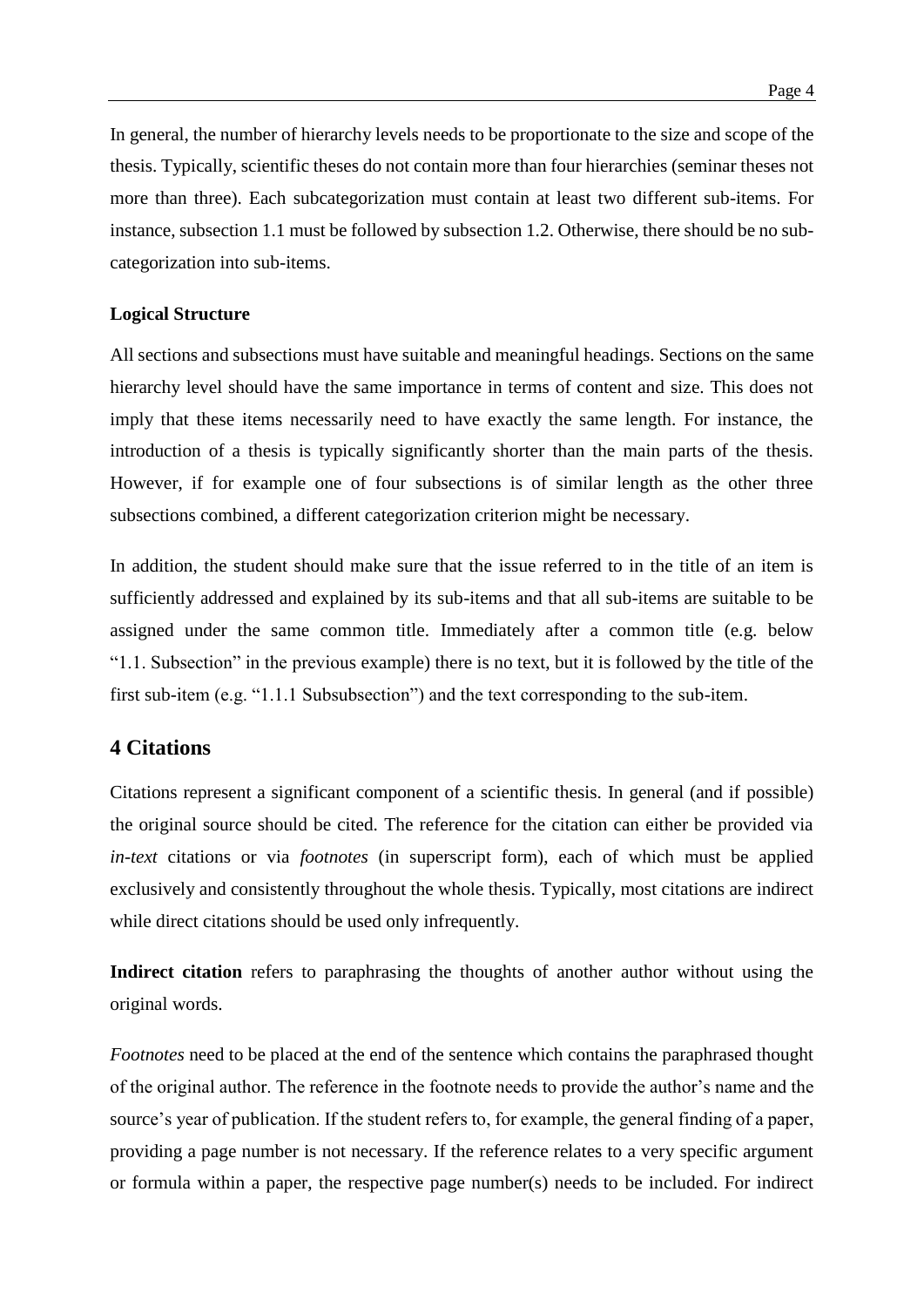citations, the reference (in the footnote) begins with "Cf." or "See" [German: "Vgl."] (e.g. '*Cf. Farny (1987), p. 1005.'*). A solid line separates the footnotes from the text.

For *in-text citations*, the citation can either be placed as part of the sentence directly, e.g.

• 'Farny (1987, p. 1005) finds that  $...,'$ 

or trailing the sentence containing the paraphrase in parentheses, e.g. '... (Farny 1987, p. 1005)'.

**Direct citations** need to be put in quotation marks and modifications need to be marked as such, i.e.

- omissions (from the original) must be highlighted using brackets with three points in between "[…]";
- additions or changes in the quotation also have to be highlighted using brackets " $[$  ]";
- quotations in quotations are marked by an apostrophe (').

Footnotes relating to direct citations must be placed immediately following the unquote of the direct citation. Similarly, direct in-text citations need to be placed immediately following the unquote (if they are not part of the sentences).

# <span id="page-5-0"></span>**5 Bibliography**

The bibliography lists all (and only) the literature cited in the thesis in alphabetic order and ascending year dates (in case more than one source of the same author is cited).

#### **Journal articles**

A correct reference to a journal article consists of the following information (in the stated order and notation):

*Surname of the author(s), first name of the author(s)*: title of the article, in: full name of the journal, volume (*if applicable*), number (*if applicable)*, year of publication, page numbers.

#### Examples:

- *Acerbi*, *Carlo*; *Dirk Tasche*: On the coherence of expected shortfall, in: Journal of Banking and Finance, Vol. 26, No. 7, 2002, S. 1487-1503.
- *Albrecht, Peter; Huggenberger, Markus:* The Fundamental Theorem of Mutual Insurance, in: Insurance: Mathematics and Economics, Vol. 75, 2017, p. 180-188.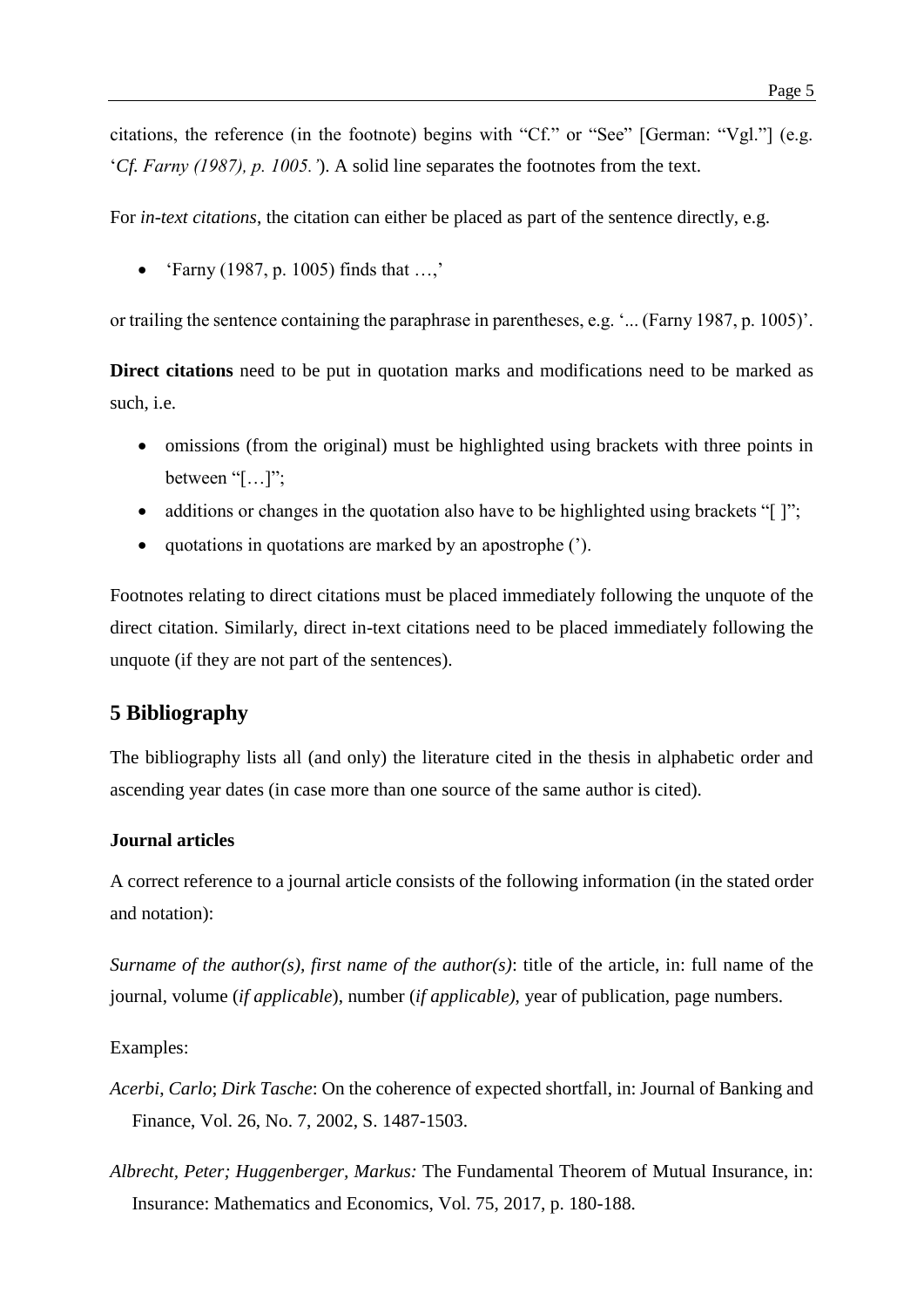*Farny*, *Dieter*: Über Regulierung und Deregulierung von Versicherungsmärkten, in: Zeitschrift für die Betriebswirtschaft, 1987, S. 1001-1023.

#### **Monographs**

A correct reference to a book/monograph consists of the following information (in the stated order and notation):

*Surname of the author(s), first name of the author(s)*: title of the book/monograph, volume (*if applicable*), edition (*if applicable)*, place(s) of publication: publishing company, year of publication.

#### Examples:

- *Gutenberg*, *Erich*: Grundlagen der Betriebswirtschaftslehre, 2. Band: Der Absatz, 13. Aufl., Berlin-Heidelberg-New York: Springer, 1971.
- *Hull, John C./Basu, Sankarshan: Option, futures, and other derivatives, 10<sup>th</sup> edition, New York:* Pearson, 2018.

#### **Dissertations and habilitation theses**

Dissertations and habilitation theses that are not distributed by a publishing company, the place of publication is substituted for the place of the respective university with the addition "PhD-Thesis" ("Diss.") and "Habil.-Thesis" ("Habil.-Schr."). Those that are published by a publishing company are treated like monographs with the previously stated addition.

#### Examples:

- *Albrecht*, *Peter*: Konstruktion und Analyse stochastischer Gesamtmodelle für das Versicherungsgeschäft auf der Grundlage risiko- und finanzierungstheoretischer Ansätze, Habil.-Schr. Univ. Mannheim 1986 [unveröffentl.].
- *Landmann, Andreas*: Essays on Formal Insurance and Informal Solidarity in Developing Countries, PhD-Thesis Univ. Mannheim 2013 [unpublished].
- *Telschow*, *Ingo*: Integrierte Markt- und Risikosegmentierung zur erfolgsorientierten Steuerung von Versicherungsunternehmen, Karlsruhe: Verlag Versicherungswirtschaft, 1997 (zugl. Diss. Univ. Mannheim 1997).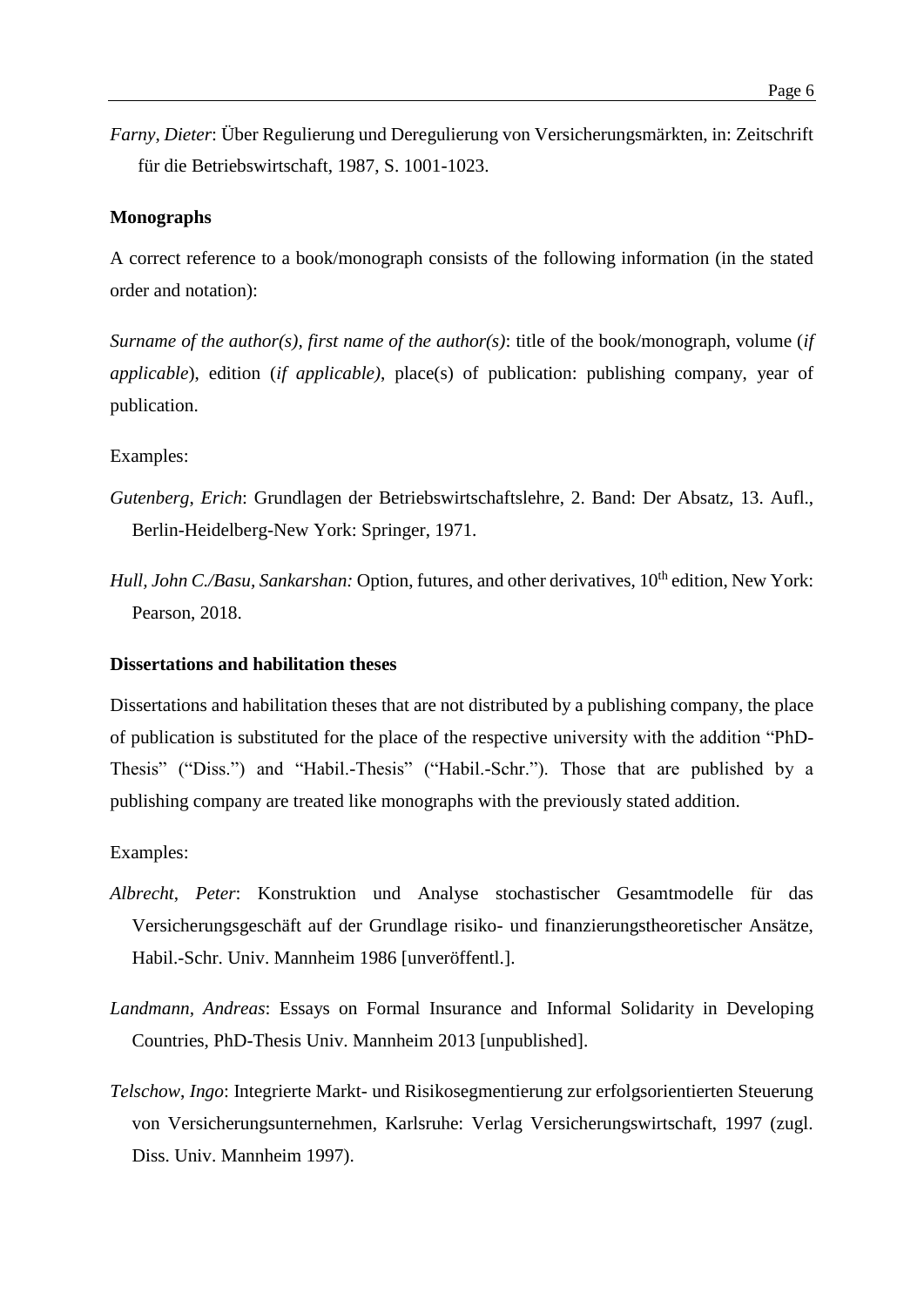### **Contributions in collected editions**

For articles from a collected edition or a festschrift, the "in:" is followed by a complete description of the collected edition/festschrift (including the editors, the title of the collection and page numbers).

Examples:

- *Albrecht*, *Peter*; *Edmund Schwake*: Risiko, Versicherungstechnisches, in: *Farny, Dieter* (Hrsg.) u.a.: Handwörterbuch der Versicherung, Karlsruhe: Verlag Versicherungswirtschaft, 1988, S. 651-657.
- *Eisen, Roland*: Produktionstheoretische Bemerkungen zur "optimalen Betriebsgröße" in der Versicherungswirtschaft, in: *Braess*, *Paul*; *Dieter Farny* und *Reimer Schmidt* (Hrsg.): Praxis und Theorie der Versicherungsbetriebslehre, Festgabe für *Heinz Leo Müller-Lutz* zum 60. Geburtstag, Karlsruhe: Verlag Versicherungswirtschaft, 1972, S. 51-70.

#### **Legal texts**

Legal texts should not be listed in the bibliography but in the list of sources. It is important to use the most recent version of the legal text (and also reference it in the list of sources), e.g. "Code of Commerce as of 10.05.1897 (RGB1, 219) in the version as of 28.10.1994 (BGB1 I, 3210), modified lastly by the Jahres-Ergänzungsgesetz 1996 as of 28.10.1995 (BGB1 I, 1959)". If several versions are used, the footnote needs to state unambiguously to which version the student refers.

#### **Internet sources**

Downloads from the internet have to be listed in the following way:

*Surname of the author(s), first name of the author(s)*: title of the source, internet address (accessed on date).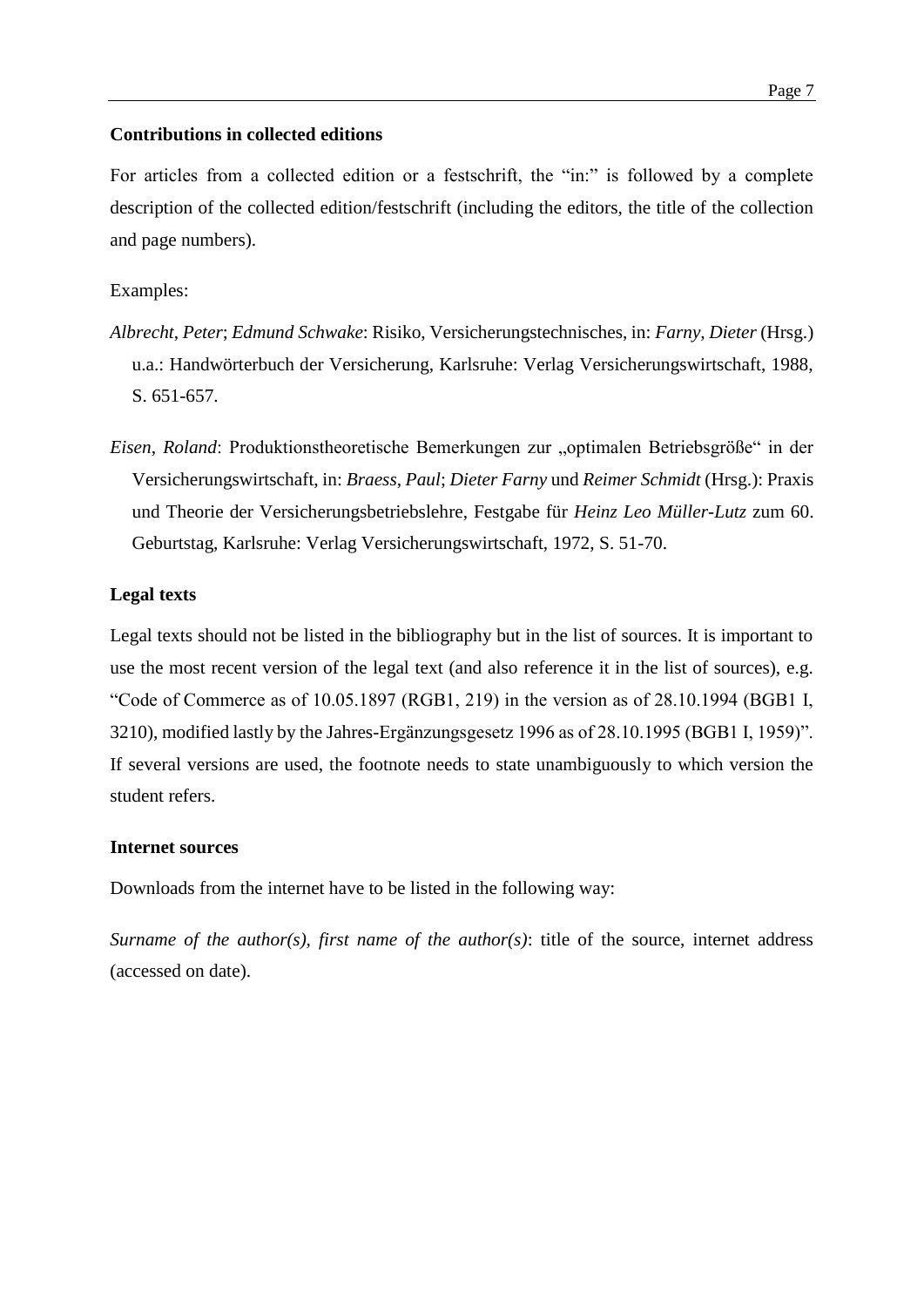## <span id="page-8-0"></span>**6 Declaration of Authenticity**

All scientific theses include the declaration of authenticity as the last page, which should have the following wording (a translation in case the thesis is written in English is not necessary):

"Hiermit versichere ich, dass diese wissenschaftliche Arbeit von mir persönlich verfasst ist und dass ich keinerlei fremde Hilfe in Anspruch genommen habe. Ebenso versichere ich, dass diese Arbeit oder Teile daraus weder von mir selbst noch von anderen als Leistungsnachweise andernorts eingereicht wurden. Wörtliche oder sinngemäße Übernahmen aus anderen Schriften und Veröffentlichungen in gedruckter oder elektronischer Form sind gekennzeichnet. Sämtliche Sekundärliteratur und sonstige Quellen sind nachgewiesen und in der Bibliographie aufgeführt. Das Gleiche gilt für graphische Darstellungen und Bilder sowie für alle Internet-Quellen.

Ich bin ferner damit einverstanden, dass meine Arbeit zum Zwecke eines Plagiatsabgleichs in elektronischer Form anonymisiert versendet und gespeichert werden kann. Mir ist bekannt, dass von der Korrektur der Arbeit abgesehen werden kann, wenn die Erklärung nicht erteilt wird."

Mannheim, den (actual date of submission) (student's handwritten signature)

## <span id="page-8-1"></span>**7 Submission Requirements**

\_\_\_\_\_\_\_\_\_\_\_\_\_\_\_\_\_\_\_\_\_\_\_\_\_\_\_\_\_\_\_\_\_\_\_\_\_\_\_\_\_\_

Bachelor and Master theses require the submission of two printed copies (one-sided). For Seminar theses, a single printed version is sufficient. Master theses require a hard cover while tacking/stapling is sufficient for Seminar and Bachelor theses (loose-leaf binder or staplers). In addition to the printed version(s) of the thesis, the submission of an electronic version of the thesis (as PDF-file) together with all internet resources (e.g. as PDF-files) and programming/data (e.g. Excel-Sheets, Matlab-/Stata-Codes) is required. All files and documents must be structured clearly, so that the principle of "reproducibility" is always met. Violations of this principle can negatively affect the evaluation of the thesis. All files and documents should be provided on a dispensable data storage medium that will stay at the chair (e.g. CD, DVD or USB stick) and handed in together with the printed version(s) of the thesis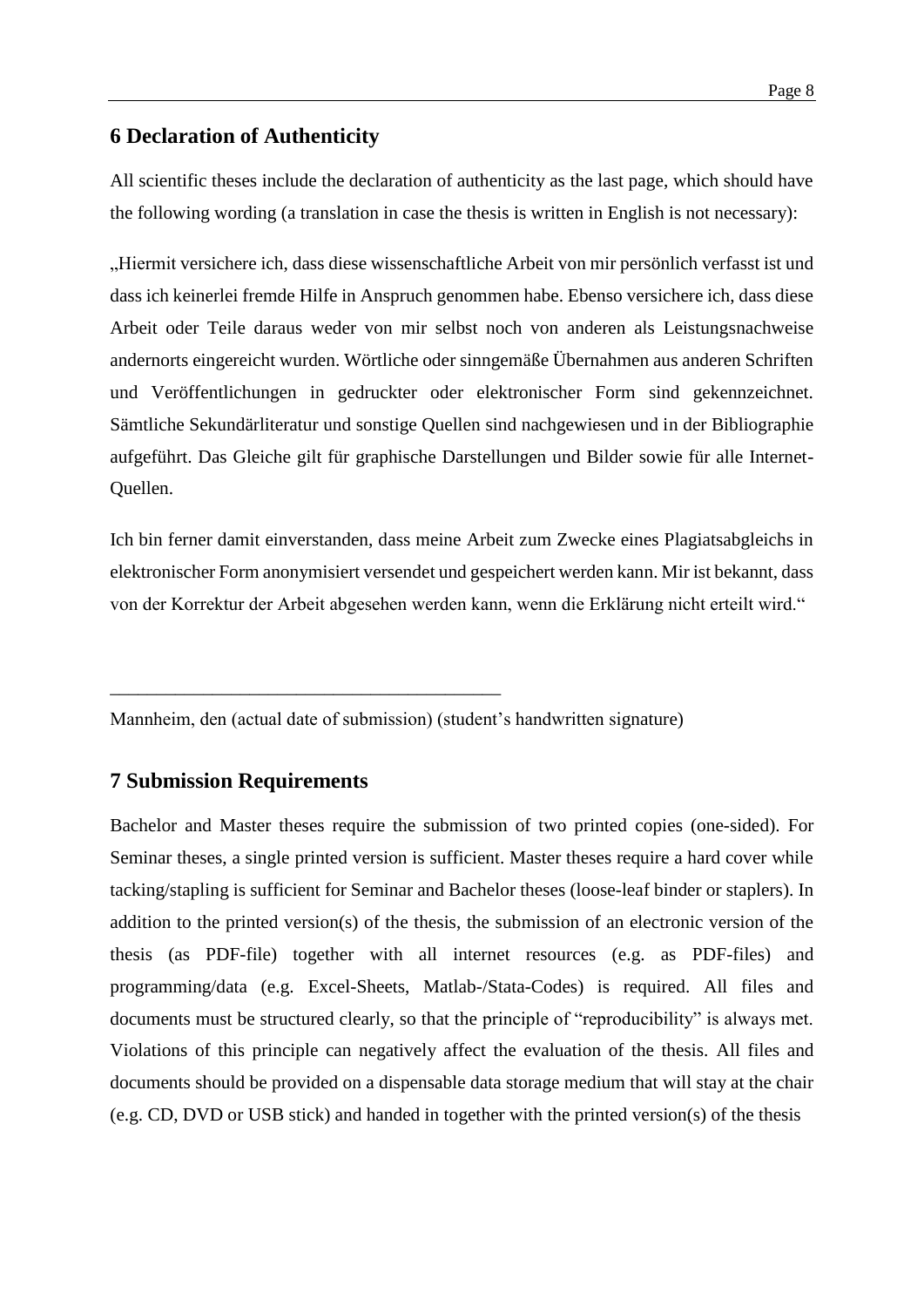# **DIE PROPORTIONALE RÜCKVERSICHERUNG**

BACHELOR- / SEMINAR- / MASTERARBEIT

vorgelegt am

Lehrstuhl für Allgemeine Betriebswirtschaftslehre, Risikotheorie, Portfolio Management und Versicherungswirtschaft Universität Mannheim Prof. Dr. Peter Albrecht

Betreuer: Dipl.-Kfm. Timo Klett

von

cand. rer. oec. Hans Mustermann

Beispielstraße 12 99999 Stadt Matrikelnummer 1234567 Semester Studiengang

Frühjahr-/Sommersemester 2009